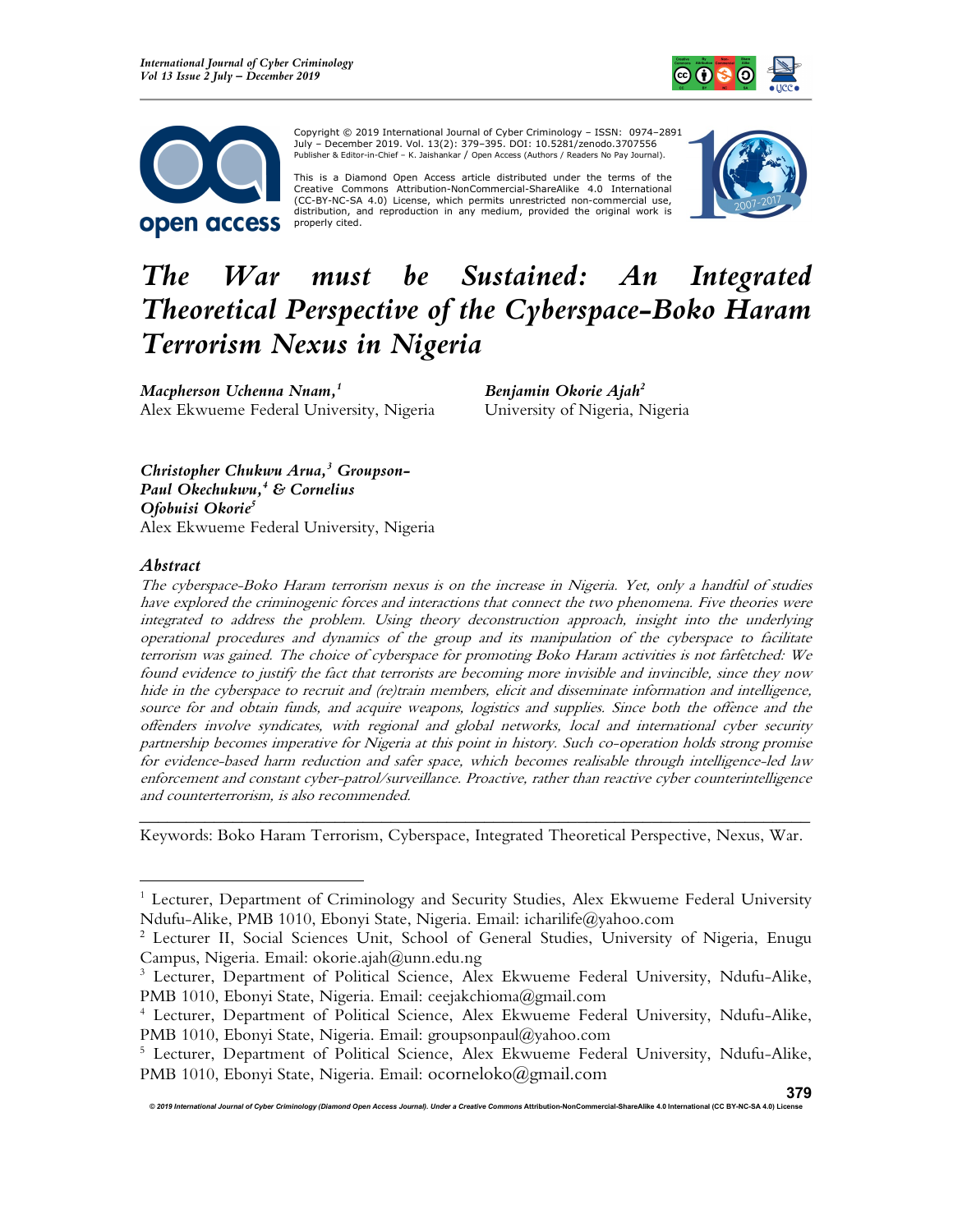## Introduction

Cyberspace is a spinoff of 'cybernetics', which originates from the ancient Greek word 'kybernētēs', to mean 'steersman, governor, pilot, or rudder'. Arguably, cybernetics was first used in the scientific community by Wiener (1942), from where Artists (see Ussing, 1968) and Novelist (see Gibson, 1986) adopted the term in their works. Cyberspace "comprises three partially overlapping terrains: (1) The Internet, encompassing all interconnected computers; (2) the World Wide Web (WWW), consisting only of nodes accessible via a URL interface; and (3) a cyber 'archipelago', comprising all other computer systems that exist in theoretical exclusion [i.e. not connected to the internet or the web]" (Kello, 2013, p. 17). Cyberspace is likened to Information and Communication Technology (ICT), comprising the Internet and other sophisticated computer-assisted communications. Although some of the ICTs and/or Internet facilities are tangible and installed in the social-cum-physical space or environment, the vast majority of them are not. Nonetheless, they are mainly utilised or made super-functional in the cyberspace to aid human activities, whether prosocial or antisocial.

Virtual environments, cyberspace is arguably characterised by both intended and unintended establishment goals. The former attempts to explain the original and main aim of creating the cyberspace: To catch up with globalisation trends in runaway society. Examples include improved, flourishing global economy and such other structures of society as the legal system, polity, security, and crime prevention and control efforts. The latter, on the other hand, simply refers to the manipulation of the cyberspace. It explains a situation whereby the original conception of this idea is circumvented, subverted, or perhaps supplanted by individual offenders and terrorist groups to perfect in their criminal enterprise. The 2012 United Nations Office on Drugs and Crime (UNODC) report attests to this assertion. The report reveals that, although the many benefits of the Internet are self-evident, it may also be used to facilitate communication within terrorist organisations and to transmit information on, as well as material support for, planned acts of terrorism, all of which require specific technical knowledge for the effective investigation of this offence (UNODC, 2012).

Since the 1990s, the Internet has clearly been of growing societal significance which offers terrorists and extremists the same opportunity and capability that it does for the rest of society: To communicate, collaborate and convince (Behr, Reding, Edwards, & Gribbon, 2013). There is a growing concern in both policy reports and academic literature about the use of cyberspace in committing crimes in Nigeria. Currently, Nigeria ranked first in the list of cyber-dependent and cyber-enabled criminal activities in West Africa (see, for detail, Longe & Chiemeke, 2008; Aransiola & Asindemade, 2011; Quarshie & Martin-Odoom, 2012; Whitty, 2018). According to the 2009 Internet Crime Report, Nigeria ranked third globally in four consecutive years: 2006, 2007, 2008 and 2009 as a country where cybercrime is unbridled (National White Collar Crime Centre and the Federal Bureau of Investigation, 2010 cited in Ndubueze, Igbo, & Okoye, 2013).

The problem has led to a plethora of research being conducted on different areas of cybercrime, cyber fraud, and cyber victimisation to curb the menace (see, for example, Longe & Chiemeke, 2008; Adeniran, 2008, 2011; Aransiola & Asindemade, 2011; Tade & Aliyu, 2011; Ojedokun & Eraye, 2012; Ndubueze et al., 2013), as well as cyberterrorism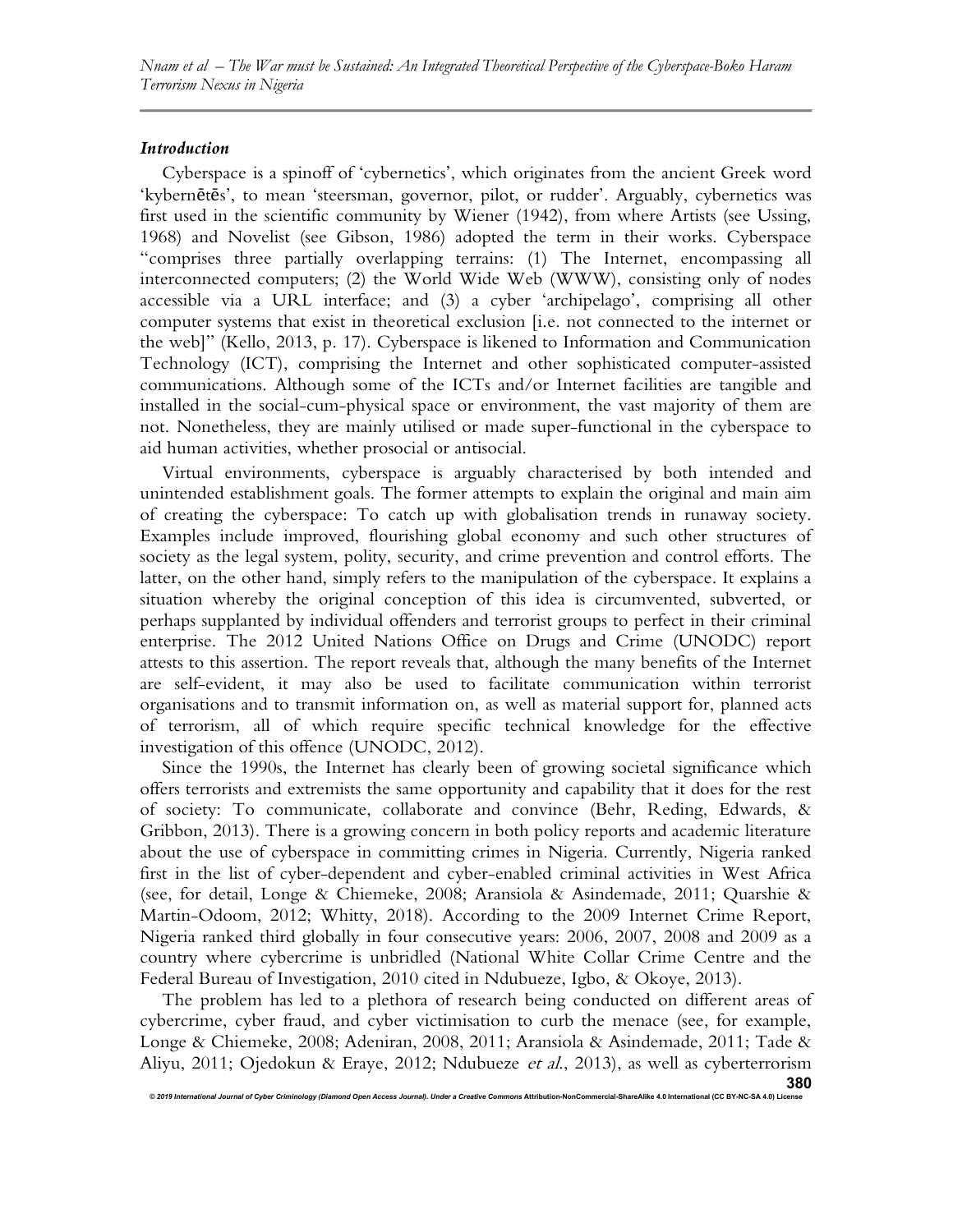

(see Ibrahim & Muktar, 2017; Manu, 2017). Specifically, there is increasing scholarly attention on the causes, consequences, trends, patterns, prevalence, modus operandi, and prevention and control of conventional or physical terrorism—different from cyberterrorism (Hinshaw, 2014; Hill, 2014; Akanji, 2015; Bamidele, 2016; Anaedozie, 2016; Ordu, 2017; Nnam, Arua, & Otu, 2018). Despite these concerted efforts, the problem persists, with no end in sight. Worse still, only a handful of scientific research effort has (see Karacasulu, 2006; Ajayi, 2012; Look & Kindzeka, 2014; Shola, 2015) specifically examined, in a systematic manner, the nexus between cyberspace and terrorism in Nigeria. Although establishing the cyberspace-terrorism connection has received growing policy and academic attention in the Western world, the problem is seriously under researched in African, especially in Nigeria where the crime is a recurring decimal.

The term 'cyberterrorism' was coined in the 1980s by Barry Collin who described this dynamic terrorism as transcendence from the physical to the virtual realm and the intersection, the convergence of these worlds (Lewis, n.d.; Tafoya, 2011) facilitates the occurrence of the two offending behaviours. According to the Centre for Strategic and International Studies (CSIS), cyberterrorism is the use of computer network tools to shut down critical national infrastructure (such as transportation, energy, and government operations) or to coerce or intimidate a government or civilian population (Lewis, n.d.). It is the intimidation of civilian enterprise through the use of high technology to bring about political, religious, or ideological aims, actions that result in disabling or deleting critical infrastructure date or information (Tafoya, 2011). Cyberterrorism is a violence, which is commonly politically motivated, committed against population through the use of or facilitated by computer technology (National Crime Prevention Council, 2011).

Pushing back the frontiers of knowledge on the subject of discussion is of strategic importance in understanding and explaining where, how and why the choice of computers and the Internet as staging point for terrorism. Identifying the missing link and filling-in the gap in knowledge holds strong promise for developing concrete intelligence and strong investigative tools for launching successful and sustained e-counterterrorism. Therefore, the intrinsic interest of this study is to explore the criminogenic activities that take place in the cyberspace, upon which the traditional terrorists/terrorism, particularly members of Boko Haram, acquire the requisite skills and resources with which they use in carrying out and sustaining their terror campaigns.

#### The Interplay between Cyberspace and Boko Haram Terrorism in Nigeria

The rapid advancement in modern science and technology, coupled with the nearrecent evolution of social media networking, has permanently left the door of cyberspace ajar and unmanned. The situation has been exacerbated by such vulnerabilities obviously peculiar to the Internet and computer system as hyper-speed in data retrieval, processing and transfer. Others include convenience, temporality of information, anonymity among users, and lack or total absence of clearly delineated cyber borders. Users, both criminals and non-criminals, currently use it with little or no restriction. Behr *et al.* (2013, p. 3) posited that "the so-called information revolution, with the unexpected rise of the internet since the 1990s, has clearly been of growing societal significance. The internet offers terrorists and extremists the same opportunity and capability that it does for the rest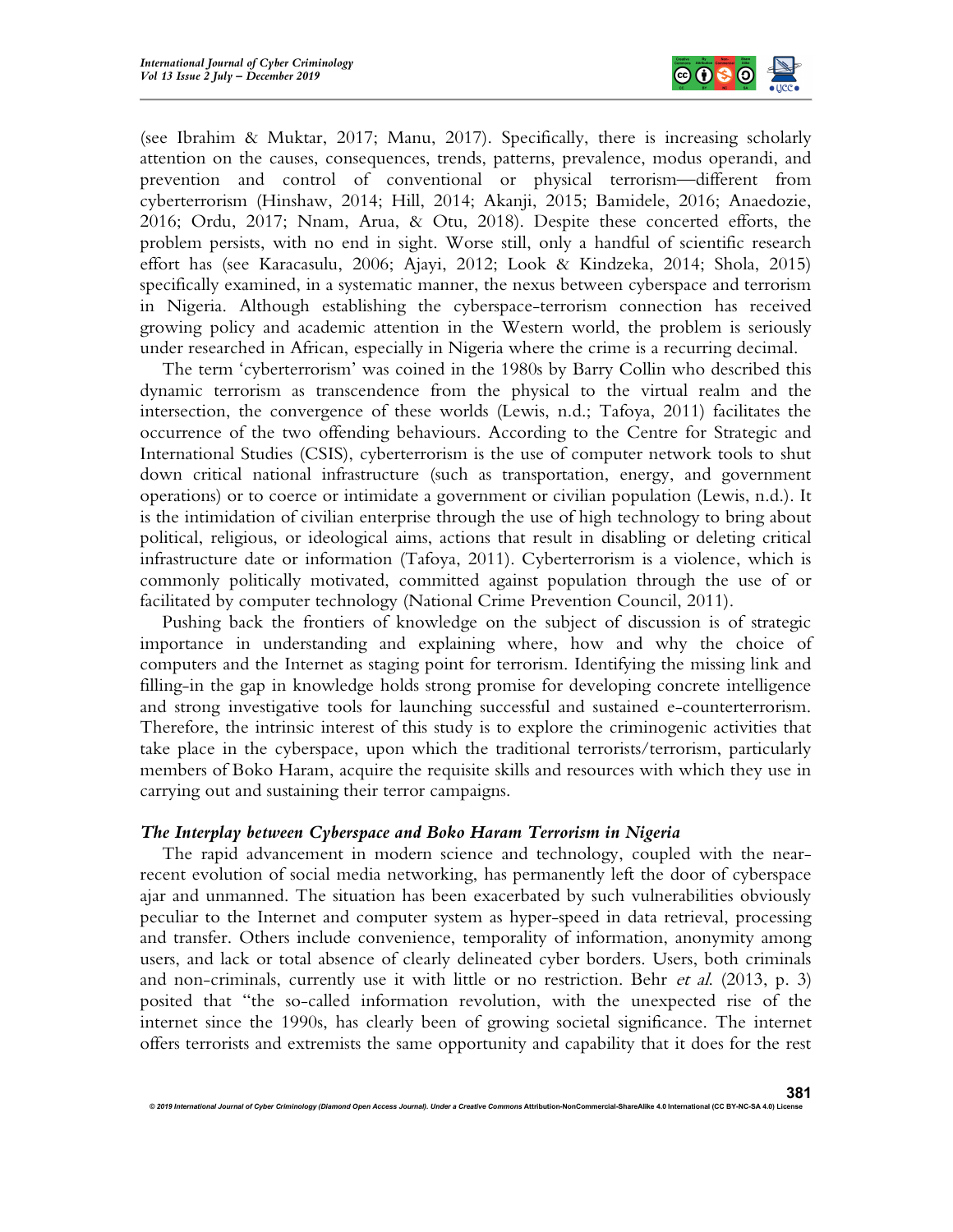of society: To communicate, collaborate and convince. There are already significant quantities of radical materials available online, and this volume is growing daily".

There is high level criminogenic infiltration in the cyberspace, which has led to contamination and abuse by most users. It is now a springboard for patterning and reshaping the modus operandi of many traditional crime perpetrators and criminal groups. Offenders now carry out research on the types of crime to indulge in, methods of attack and operation, and how to evade arrest, trial and conviction. Alemika (2017, p. ix), in his foreword to the first and only comprehensive text on cybercrime and cyber criminology in Nigeria (as at the time of this research) titled Cyber Criminology and Technology-Assisted Crime Control: A Reader, posited that the cyberspace "has facilitated the ease with which serious crimes such as terrorism, transnational economic and financial crimes as well as political and economic espionages are perpetrated within and across countries".

The use of computer for easy, timely and successful perpetration of different types of terrorism is a growing trend among terrorist groups, including Boko Haram terrorist group. This operational shift in modus operandi has made the offenders more invisible and invincible, as they now hide in the cyberspace to recruit and (re)train members, elicit and disseminate information and intelligence, source for and obtain funds, and acquire weapons, logistics and supplies. In support of this view, the United Nations Office on Drugs and Crime (UNODC) reported that information and communication technology is one of the strategic factors driving the increasing use of the Internet by terrorist organisations and their supporters for a wide range of purposes. And they are: Recruitment, financing, propaganda, training, incitement to commit acts of terrorism, and the gathering and dissemination of information for terrorist purposes (UNODC, 2012). At this juncture, it is necessary that these variables are briefly discussed under subheadings to further keep the study in perspective.

## Recruitment and Training

Boko Haram sect was founded by Mohammed Yusuf in 2002. Mohammed was earlier a member of a more conservative Moslem group called Izala Society (Mohd, 2017). From the same source, he promoted radical Islam within Izala and later broke out of the group with loyalists in 2002 to form Boko Haram. The first ever recruitment and spread of Yakubu's ideologies was in Izala Society and these were done in face-to-face conversations. With the spread of Internet across Nigeria, social media outlets such as Facebook and Twitter found their ways through the pockets of millennial. Yakubu and his group also adapted their membership recruitment modalities to reach new members through the Internet. As recent as in 2018, the Nigerian Military discovered a recruitment link on one Barde's Facebook account that is used by Boko Haram to find and add members to their group. Below is the graphic narration of the military in this regard:

…through the suspect's (i.e. Barde) mobile phone, we (Nigerian Military) found several videos soliciting finance for the group. We also found some other videos where Barde was seen preaching Jihad and the ideology of the group. Most of Barde's pictures were that of Abu-Mosad Albarnawi and other Boko Haram fighter posing with Anti-Air craft guns, rockets and Boko Haram flag (Chika, 2018)

© 2019 International Journal of Cyber Criminology (Diamond Open Access Journal). Under a Creative Com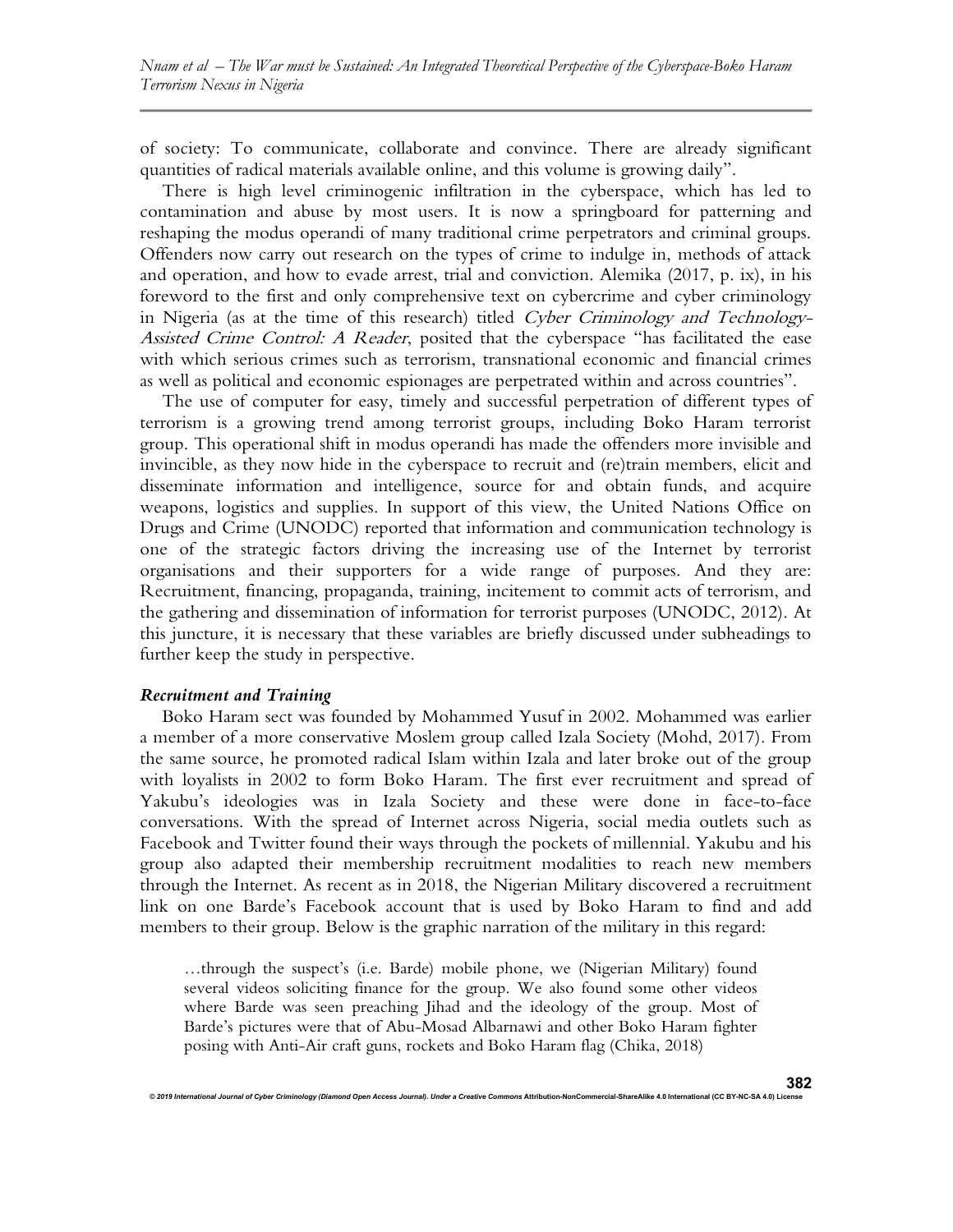

Most of the social media strategies for spreading terrorism involve the use of private messages, closed groups, sugar-coated Islamic stories, anonymous hate videos, and other strategies that may not be outright conspicuous. Social media facilitates communication, incitement and inducement. It appears to be the fastest medium through which information is transmitted and certain logistics provided for the purpose of terrorism.

# Financing and Funding

The report of the United Nations, submitted by an Analytical Support and Sanctions Monitoring Team, listed extortion, charitable donations, smuggling, remittances and kidnapping as top means through which Boko Haram gets funded (Abdulkareem, 2018). Funding is about the most fuelling yardstick in terrorism; however, it is surprising that most terror groups, such as Boko Haram, acquire so much of these funds with less difficulty. Some of the key routes to this wealth are discussed below:

**Extortion:** Extortion in this context involves the use of threat of force to make people with financial and nonfinancial resources to relinquish resources to Boko Haram. This occurs in different scenario, both on the Internet and the physical world. A good sample is the use of threat of attack to communities and leaders in Northern Nigeria to make them surrender their financial or nonfinancial resources to the Boko Haram terrorist group. Once this is achieved, the group converts the nonfinancial resources to financial resources and makes it impossible for the entire resources in their possession to be traced. In most cases, these transactions are conducted publicly by less conspicuous allies or members of Boko Haram using social media, online banking, and other Internet-backed financial platforms.

**Charitable Donations:** This involves the free contribution of financial and nonfinancial resources to Boko Haram. The contributors are not necessarily active members of Boko Haram; they could be villagers in local communities, politicians, religious leaders, foreign or local government agencies, other terrorist organisations, or companies. This is freewill contribution to the radical Islamic course and comes without any mandatory demand from Boko Haram to the contributors. These contributors are sympathisers of Boko Haram who secretly believe in their ideologies or willingly give their supports for certain benefits from the actions of the group. With the existence of the Internet, people or groups easily send their contributions to the accounts or platforms that give the terrorists access to these contributions.

The BBC News of 8 January 2012 reported where President Goodluck Jonathan corroborates the fact sponsors of Boko Haram terrorism were "in the executive arm of the [Nigerian] government; some of them are in the parliament/legislative arm of the government, while some are even in the judiciary arm. Some are also in the [Nigeria] armed forces, the police and other security agencies" (BBC News, 2012). Guitta and Simcox (2014, p. 19) revealed that, "…unfortunately, even with the best intelligence possible, Boko Haram would still thrive due to its supporters' seeming penetration of the Nigerian political and security apparatus". The pertinent question then is: Where (location) and how (online transactions) do these stakeholders donate their resources in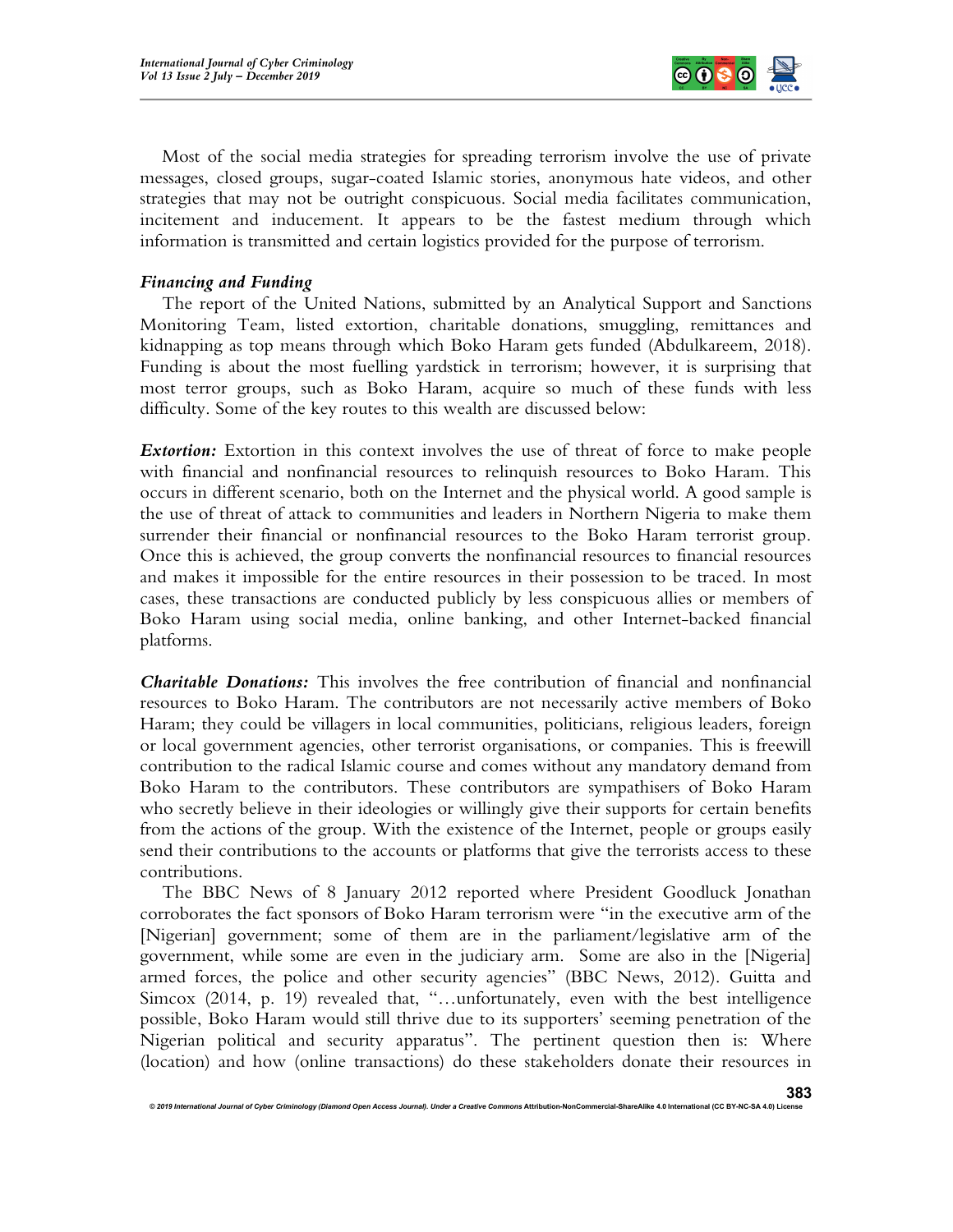support of Boko Haramism? Of course, the cyberspace is safer for such complicity and unlawful sponsorship compared to the physical space.

**Smuggling:** The Boko Haram terrorist group resides at the river basin area, bordering Chad, Niger, Nigeria, and Cameroon. With access to these countries and control of their borders, the group easily move illegal goods and services from one country to another and make money from sales of contraband goods and receive kickbacks or financial inducement from services rendered to smugglers. Smuggling in this context does not only entail unlawful importation of goods, but also trafficking of human beings. Drug traffickers also use the cyberspace to fund Boko Haram activities. Lending credence to this, Braun (2008), Rana and Moditsi (2017) reiterated that terrorist organisations worldwide, including Boko Haram, have become heavily involved in the drug trade, so there are hybrid organisations emerging. The hybrid organisations are morphed into one part terrorist organisation and one part global drug trafficking cartel.

The United Nations Office on Drugs and Crime [UNODC] (UNODC, 2017) reported in its Part 5 World Drug Report of 2017 that Boko Haram has reportedly helped drug traffickers to smuggle heroin and cocaine across West Africa. A working example is the trial of 10 alleged Boko Haram members in Chad, where it was established in the court of appeals that a considerable quantity of psychotropic substances had been recovered and that Boko Haram members were regularly involved in the trafficking in and consumption of those substances (see also Nnam et al., 2018).

**Remittances and Kidnapping:** Boko Haram has also been involved in kidnapping for ransom. Among the kidnapping incidents, the Chibok girls kidnapping saga is not only an unforgettable trauma in the minds of many Nigerians but also a major source of funds for the group. It has nearly sapped the country economically in a bid to rescue the victims. On the 15 April 2014, 276 female students of Government Secondary School, Chibok in Borno State of Nigeria were kidnapped. On extremely cases, the group either sells the kidnapped victims or takes huge ransoms from the government, affected communities, families, or individuals. Some of the victims have allegedly been released after series of ransom had been paid, while others have been radicalised, brainwashed, manipulated and conscripted into the group (for similar argument, see Bloom & Matfess, 2013; Pearson, 2014; Iyekekpolo, 2016; Ordu, 2017; Nnam et al., 2018). These remittances are often made through Internet banking and are added to the Boko Haram's funding sources and strengths.

## Propaganda

At inception, Boko Haram as a socio-religious movement had no established goal or perhaps its goals were not clearly defined. The group members simply reclused, withdrew themselves from the rest of community members to camp in remote forest, desert and precarious mountainous terrain. It is interesting to note that Boko Haram, at this point in history, was not violent; rather, the group became unimaginably violent and extreme in their practices and ideologies in 2014. Originally, according to Ordu (2017), Mohammed Yusuf (the founder of Boko Haram Islamic Sect) did not advocate violence, but his

© 2019 International Journal of Cyber Criminology (Diamond Open Access Journal). Under a Creative Commons Attribution-NonCommercial-ShareAlike 4.0 International (CC BY-NC-SA 4.0) L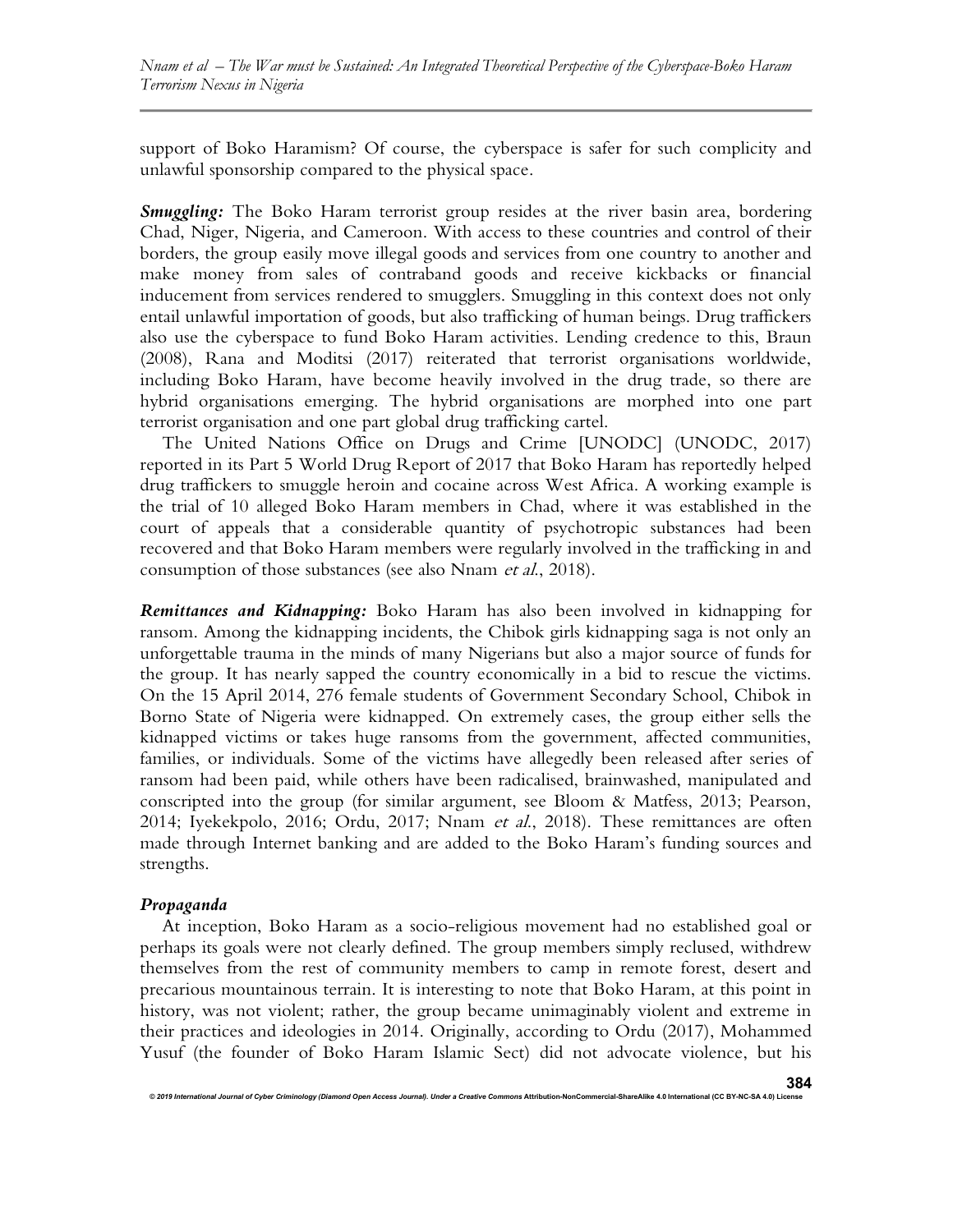

followers had violent encounter with the State security agents. As a result, a full-blown conflict exploded between Yusuf's followers and the Federal Government of Nigeria. Mohammed Yusuf was captured and killed by the police in 2009, together with about "800 of his followers" (Meligard, 2015, p. 1). Those who survived the tragedy dispersed into the villages, reinforced and, having received external/foreign aid, these terrorists have been launching incessant offensive attacks on Nigerians till date (Ordu, 2017).

Their strongest belief is that Western traditions, including education, religion and values, should be abolished or proscribed and replaced with strict Islamic laws, as well as nationwide Islamic governance be instituted in Nigeria. At the heart of members of Boko Haram extremists is the desperation to change the country from a secular State to Islamic theocratic country. These requests are the main rationale behind their killings, and they constantly use bombings, threats, and unexpected incursions to disrupt government operations. All this is made known to the public through cyberspace propaganda,

In their efforts to win more members and sympathisers, the group has devised means of winning the interest of people through online platforms. Many people are brainwashed, manipulated and influenced to join or support Boko Haram cause as a call from Allah (God). These messages are usually spread through social media and digital platforms. Social media is a key tool used by Boko Haram to publicise its propaganda and ideologies. Such propaganda includes milestones, requests, claims, ideals, and the like. On the 15 April 2014, as earlier stated, the group used social media outlets to claim and publicise its adoption of 276 schoolgirls in a school in Northern Nigeria. Little wonder therefore, that Rand Corporation advises that every Nigerian counterterrorism effort should include a nationwide visibility stand that addresses the incursion of Boko Haram on social media (Rand, 2019).

#### Gathering and Dissemination of Information

Across the world, terror groups thrive on clandestine networks of informants, funders, and intelligence. These networks serve as key channels for information gathering and dissemination. The same scenario applies to Boko Haram, as there have been stories of Boko Haram moles in the Nigerian Military and in other key intelligence agencies. For instance, Olojo (2013), Whitehead (2014), The Guardian (2014), Hill (2014), Bamidele (2016), Nnam et al. (2018), Nnam et al. (2020) acknowledged that co-ordinated efforts and measures put in place to control terrorism in Nigeria have been sabotaged and frustrated by some civilians in the host communities, politicians and security personnel, who provide corresponding assistance to the terrorists both in the cyber space and the physical space. Another evidence reveals that virtual environments are the main sources of information for the Boko Haram members, and "…there is corruption and sabotage within the military, hindering the fight against this terrorist group" (Ogbonna & Jimenez, 2017, p. 18 cited in Nnam *et al.*, 2018, p. 39).

#### Radicalisation

Radicalisation is an act of accepting and/or spreading irrational and unguarded radical ideologies that are capable of predisposing recipients to commit acts of terror or which are more likely to expose potential recipients to recruitment by terrorist organisations. Extreme Islamism has been the core preaching and doctrine of members of Boko Haram.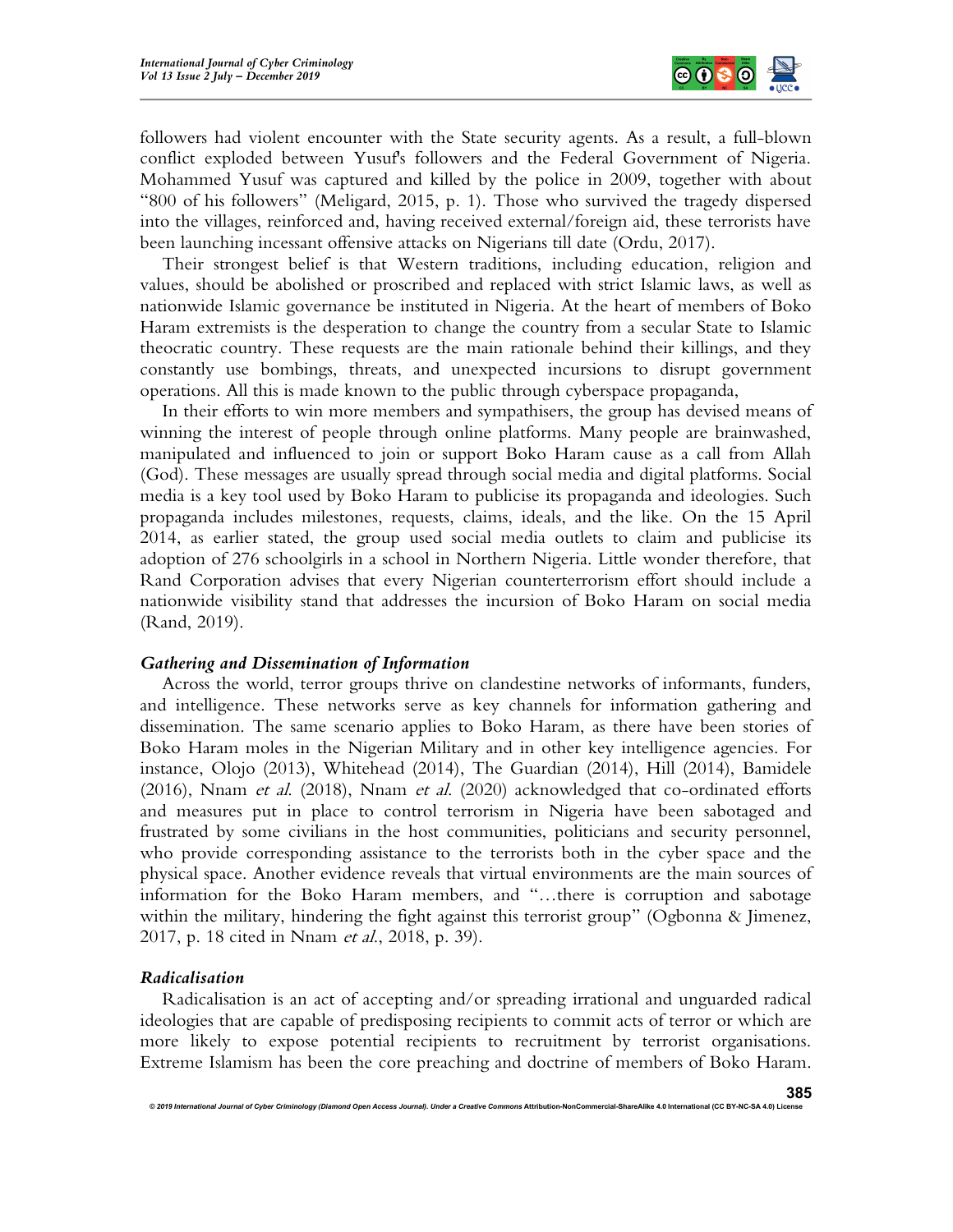The emphasis is on impacting fanaticism, bigotry and religious intolerance on people. The group employs stringent and strange hazing in training and desocialising convinced or abducted individuals. The aim is to supplant both their social and moral conscience and also severe their psychology in a manner that they become extremely callous, violent and destructive.

The group plants and nurtures high level of hatred in local and international audiences using the social media. The spread of fake news on social media is a common way Boko Haram implants hatred and its ideologies in targeting members (Kate, 2018). Radicalised victims may not directly participate 'in the physical space', but are incline to clandestinely support the terror group either for pecuniary motives or out of religious fundamentalism. And the cyberspace serves as a safer, faster, hidden and suitable location for actualizing this goal.

### Cyberspace-Terrorism Nexus: An Integrated Theoretical Perspective

Establishing a link between cyberspace and Boko Haram terrorism is so complex that no single theory can adequately account for it and, as a result, an integration of relevant theories is required to elucidate the core of the problem. Adopting space transition as a central theory, we set out to build a robust theoretical framework by integrating routine activities, social learning, rational choice and crime pattern theories. It has been advocated in the scientific community, particularly in the world of criminology that crime scholars and researchers should always strive to employ integrated model approach or engage in theory deconstruction in analysing the sequential chain of events, especially when a crime is an outcome of several different causes. The goal is to present an interaction of probabilities from different theoretical perspectives that could explain why some people commit crimes (Lanier & Henry, 2004).

Since criminologists have started viewing the emergence of cyberspace as a new locus of criminal activity, a new theory is needed to explain why cybercrimes like cyberterrorism occurs. For this reason, Karuppannan Jaishankar, the doyen of cyber criminology, propounded space transition theory in 2007 to provide a general explanation of the new, emerging crime trend (Jaishankar, 2008). For clarity and broad-based understanding of the growing trends in cybercrimes, cyber-enabled, or technology-assisted crimes and criminality, this theorist came up with seven central tenets of space transition theory:

- 1. Persons, with repressed criminal behaviour (in the physical space) have a propensity to commit crime in cyberspace, which, otherwise they would not commit in physical space, due to their status and position;
- 2. Identity Flexibility, Dissociative Anonymity and lack of deterrence factor in the cyberspace provides the offenders the choice to commit cybercrime;
- 3. Criminal behaviour of offenders in cyberspace is likely to be imported to physical space which, in physical space, may be exported to cyberspace as well;
- 4. Intermittent ventures of offenders in the cyberspace and the dynamic spatiotemporal nature of cyberspace provide the chance to escape;

© 2019 International Journal of Cyber Criminology (Diamond Open Access Journal). Under a Creative Con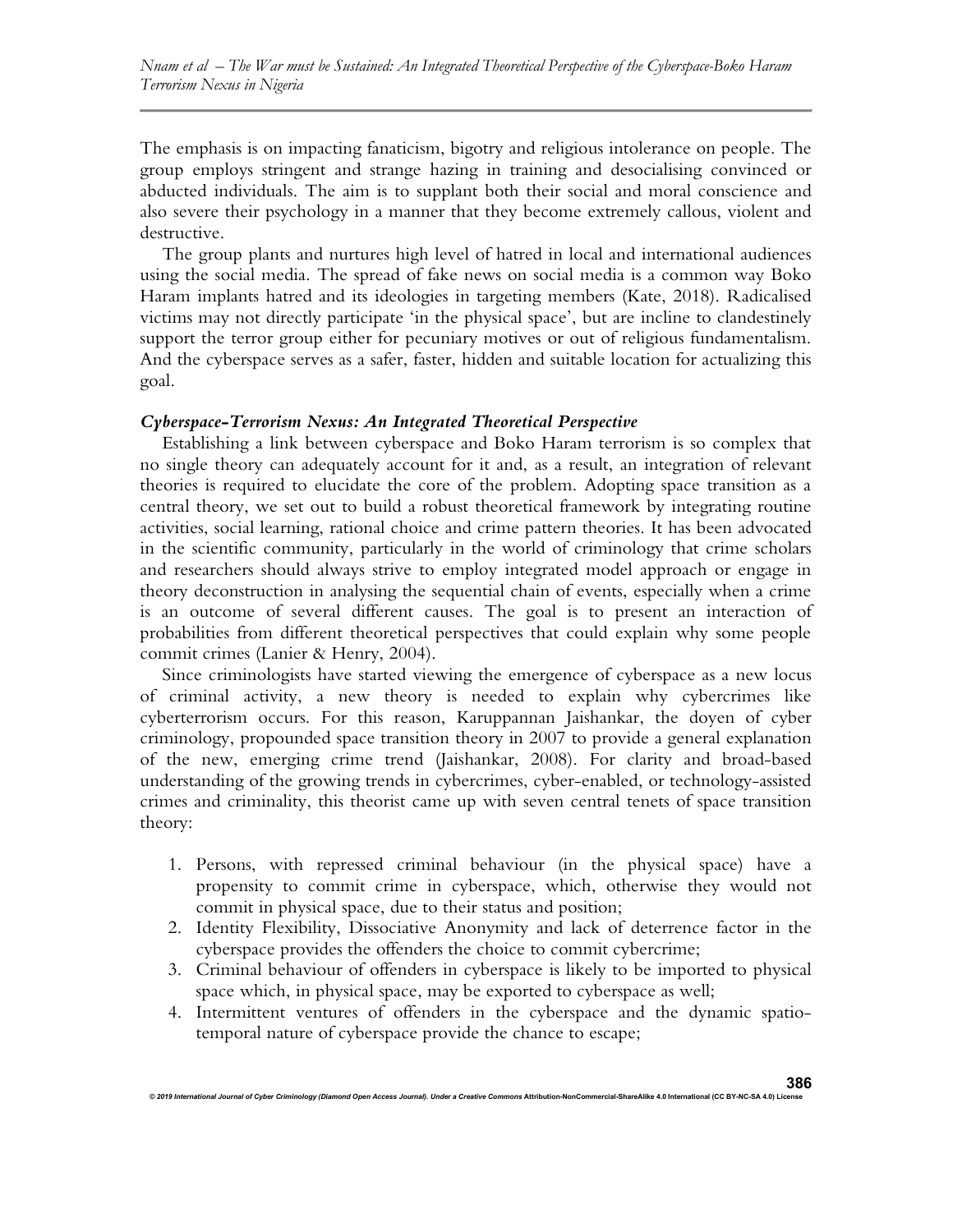

- 5. (a) Strangers are likely to unite together in cyberspace to commit crime in the physical space. (b) Associates of physical space are likely to unite to commit crime in cyberspace;
- 6. Persons from closed society are more likely to commit crimes in cyberspace than persons from open society; and
- 7. The conflict of Norms and Values of Physical Space with the Norms and Values of cyberspace may lead to cybercrimes (Jaishankar, 2007, p. 7).

The theory of space transition attempts to account for the rapidly increasing rate of cybercrimes proper and criminal activities sustained through the aid of computers and the Internet. This is made possible through globalisation, which has been associated with such technologies as computerisation, miniaturisation, digitalisation, satellite communication, fibre optic and the Internet (Stibli, 2010). A case in point is the obvious social transitions, processes that occur in the cyberspace, wherein terrorists acquire criminogenic knowledge about crime of terror to improve upon and prolong their violent extremism with ease and success. And this is facilitated by the highlighted innovations in ICT and other transition space-based technologies, where several different terrorist groups experience interchange of ideas, intelligence, skills, and logistics. According to the Federal Bureau of Investigation (FBI), the co-ordinated attacks by various terrorist organisations across the globe is linked to high-technology that encourages the proliferation of ICT which is now used by terrorists for destruction of lives and property and to cause public panic (FBI, 1999 cited in Manu, 2017). The cyber is a suitable space for crime-switch, shifting from the intended purposes—for advancement in information and communication technology—to the use of same for unintended objectives, such as to facilitate and co-ordinate terrorist activities.

The basic assumptions of space transition theory, particularly the number one, three and seven principles clearly address the issue of terrorism sponsorship in Nigeria using the cyber space. For instance, the first principle states that "persons, with repressed criminal behaviour (in the physical space) have a propensity to commit crime in cyberspace, which, otherwise they would not commit in physical space, due to their status and position" (Jaishankar, 2007, p. 7). From this particular assumption, as also implicated in assumptions three and seven, that terrorists and their sponsors exist and operate in both physical and virtual environments is, though theoretically tested, a fact to reckon with in the Boko Haram terrorism history. This finds support from existing conspiracy theories about terrorism, which indicate that some politicians, community and religious leaders, and military and paramilitary personnel aid and abet terrorism (for detail, see BBC News, 2012; Guitta & Simcox, 2014; Ogbonna & Jimenez, 2017; Nnam et al., 2018; Itua, 2018; Gudaku, 2019; Nnam, Ogwuoke, Njemanze, & Akwara, 2020). Commonsensically, sponsoring terrorism by these individuals is more convenience and safer in the cyberspace due to their status and position in society. It is no wonder that telecommunication networks and Internet facilities have been intentionally disconnected by the Federal Government of Nigeria (FGN) in the Northern parts of the country where crime of terror is intense.

The reason for the utilisation of cyberspace instead of physical environment as a suitable avenue for supporting Boko Haram activities is not farfetched: Virtually all the spaces in the cyber is transitional, which makes the convergence of participants, deliberations, and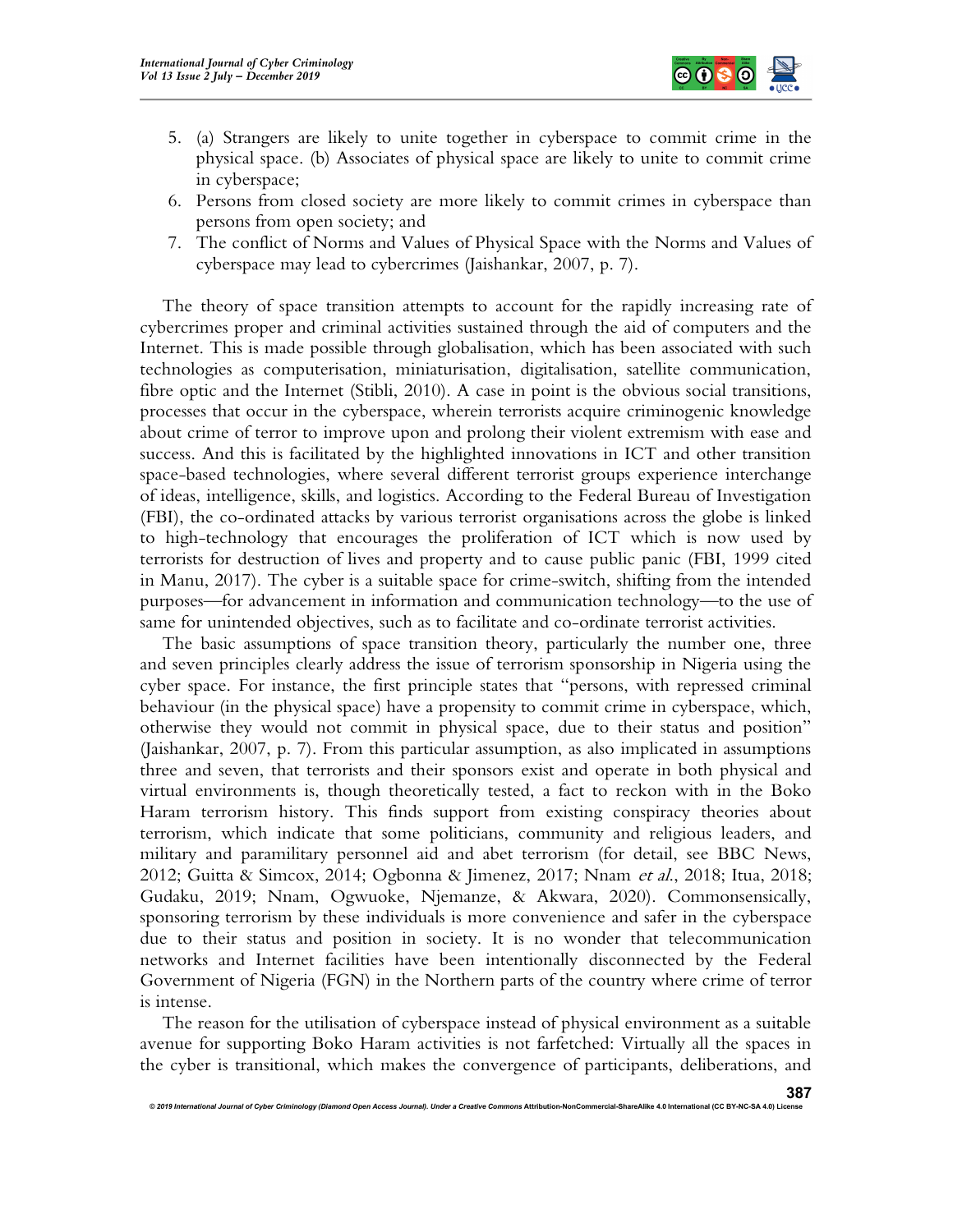interchange of resources—whether material or human—easier, faster, safer and anonymous. Others, however, may restrained from committing act of terror 'in the physical space' by geographical inhibitions, proximity and 'their status and position' in society. These are predictions of space transition theory, so the adoption of this theory is not only justified but also has provided further validations on its utility, strengths and empirical relevance to both mainstream criminology and the new subdiscipline, cyber criminology. It brings to light the overwhelming strengths of space transition theory and its compatibility with other theories whose underlying principles we integrated to provide a holistic and practical explanation of cyberspace-Boko Haram terrorism connections in Nigeria.

On that score, ideas contained in assumptions two, four, five and six vividly captured the postulations of routine activities, rational choice and social learning theories. For instance, principles two (i.e. "Identity Flexibility, Dissociative Anonymity and lack of deterrence factor in the cyberspace provides the offenders the choice to commit cybercrime") and four (i.e. "Intermittent ventures of offenders in the cyberspace and the dynamic spatio-temporal nature of cyberspace provide the chance to escape") are particularly tied to the beliefs of routine activities theory advanced by Lawrence Cohen and Marcus Felson in 1979. These theorists explained that structural changes which occur in routine activity patterns influence crime rates by affecting the convergence in time and space of three interactive factors or elements of direct-contact predatory crimes, such as armed robbery, kidnapping, and terrorism. Example of these elements are the availability of suitable targets, the absence of capable guardians/guardianship, and the presence of motivated offenders. While the absence of any of these factors tends to prevent crime from occurring, the presence of one or more of them may precipitate crime (Cohen & Felson, 1979). The cyberspace and its borders are naturally porous, characterised by insecurity. Routine activities conducted online activities are not adequately protected (lack of capable guardians) due to the transient, anonymous and clandestine nature of cyberspace. Here, computers and Internet devices as well as their owners, users, or operators, who are mainly human beings, are suitable targets of several different forms of terror within and/or outside the virtual environments.

The terrorists and their sponsors remain the motivated offenders, who frequently surf the net for digital information, intelligence, enlistment, sponsorship and communication, which are impermanent by nature and subject to alteration, defacement, manipulation, or deletion within a twinkle of an eye. To improve upon or perfect in their chosen career, terrorists take advantage of the complexities and unsecured nature of the Internet connectivity and other ITC devices to surreptitiously research crime of terror and thereafter translate the knowledge so acquired into use—the perpetration of terrorism in the physical space. These activities are often well co-ordinated, learnt, rehearsed and rationalised, first in virtual environments such as the computers and mobile phone channels connected to the Internet, and later, perfected in the real world. This is where space transition and routine activities theories intersect with rational choice and social learning theories to further identify and address the phenomenon under investigation. Ajayi (2012) and Shola (2015) attested that there are ties (which are borne out of rational choice and learning behaviour) between terrorist groups which facilitate activities between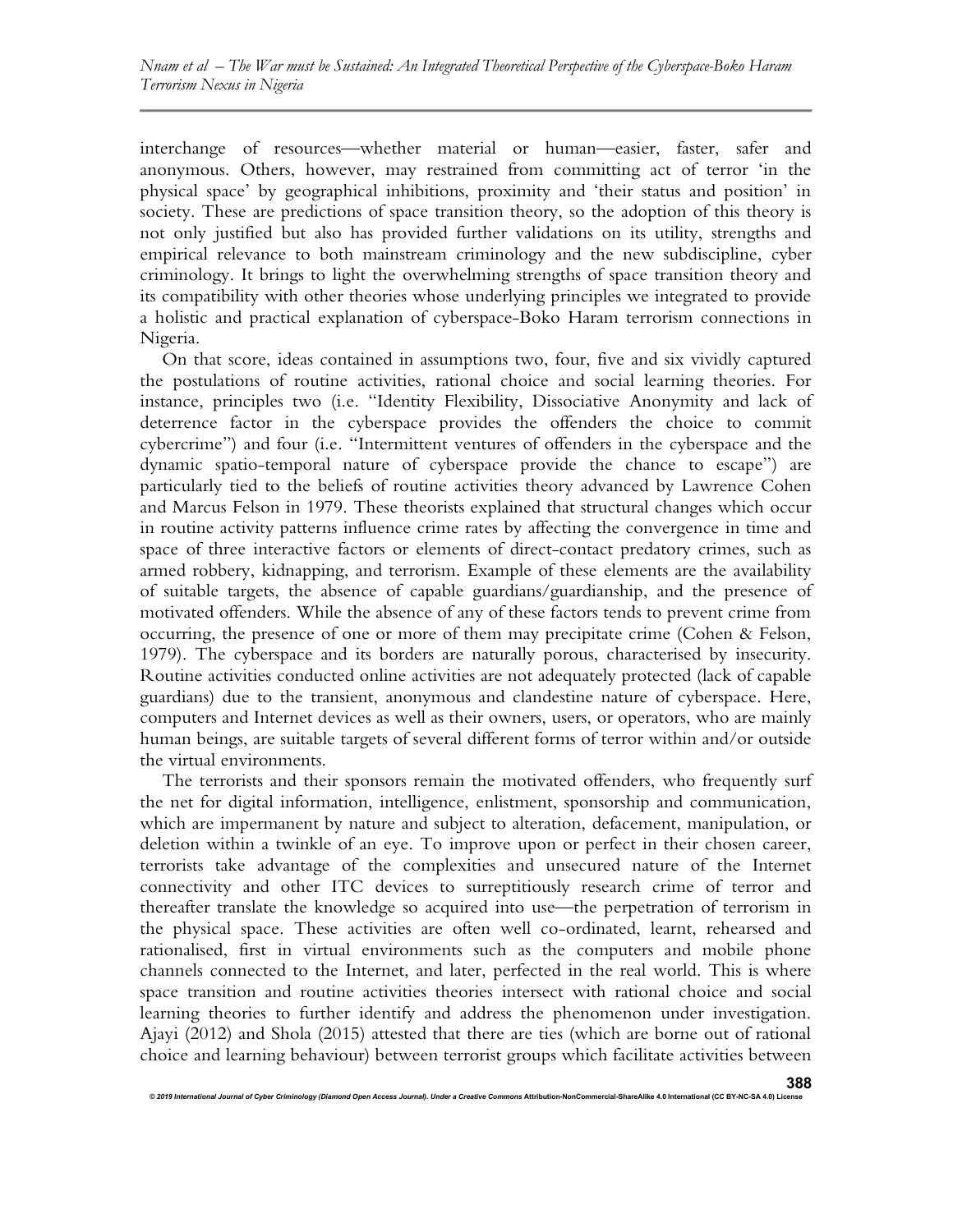

Boko Haram in Nigeria and Al-Qaeda in the Maghreb (Libya, Algeria, Tunisia, and Morocco), Hezbolla in Lebanon, Al-Shabab in Somalia, and the Islamic State of Iraq and Syria.

Learning the art and science of terrorism in the cyberspace is a rational choice, and rational choice theory is particularly anchored in two principles: Offence-specific crime and offender-specific crime. The former explains that offenders react selectively to the characteristics of particular offence, while the latter maintains that criminals (including terrorists) are not simply automatons who, for one reason or another, engage in random acts of antisocial behaviour (Phillips & Votey, 1987). Therefore, terrorism is a learnt and premeditated violent organised crime. The act is not initiated or committed on the spur of the moment, but rather requires serious, calculated and meticulous thoughts before decision is made, conclusion reached and action taken, suggesting that terrorism is not allcomers affairs. Indeed, thought-out plans are made and rational decision taken prior to recruitment of members, attacking targets, and exploring why, where and how to obtain and spread information and other assistance. From our theoretical orientation, terrorists pass through intensive criminogenic learning processes and military hazing and training, which are usually made available and accessible on the Internet.

The basic assumptions of crime pattern theory are in strong support of the preceding viewpoint. Crime pattern theory, which is a systematic combination of rational choice and routine activities theories, focus on the manner in which victims, locations and offenders influence the distribution of crime events over time and space (Brantingham & Brantingham, 1993; Ikoh, 2011; Nnam, 2015; Nnam, Okogwu, & Adinde, 2018). Applying the tenets of crime pattern theory to the study of symbiotic relationships between cyberspace and Boko Haram, we argued that terrorists are rational offenders who carry out their routine activities (terrorism) after learning the requisite skills and neutralisation techniques in such places, locations as cyberspace. In this location, many 'suitable targets' (avalanche of unprotected and easy-to-hack information readily available and easily accessible, and unsuspecting computer users) are typically found with no capable guardians to stop 'motivated offenders' who always navigate the cyberspace looking for targets. They are most likely to succeed when their identified targets 'lack capable guardianship' (weak national cybersecurity network, porous cyber borders, and ineffective cyber patrol). Among the terrorists' sources of sending and receiving resources, both material and human, the cyberspace is or provides a suitable opportunity for achieving those terroristic goals.

On the whole, there is dearth of theories that specifically and directly underpin cybercrimes, particularly cyberterrorism, in the criminology literature. At present, only one theory (space transition theory by Jaishankar, 2007, 2008) exists in this regard, suggesting a dire need for additional theories to support future critical enquiries into the subject matter. Thus, integrating space transition, rational choice, social learning, routine activities and crime pattern theories is both a practical way of expanding the narrow horizons on theoretical knowledge about cyber criminology and a means of setting the pace for theory building and theory deconstruction for thorough understanding of the nuances of cyberterrorism and other cybercrimes. Again, incorporating these conventional criminological/victimological/sociological theories into cyber criminology is an attempt to bridge the gap in both empirical and theoretical knowledge in the new subfield. Their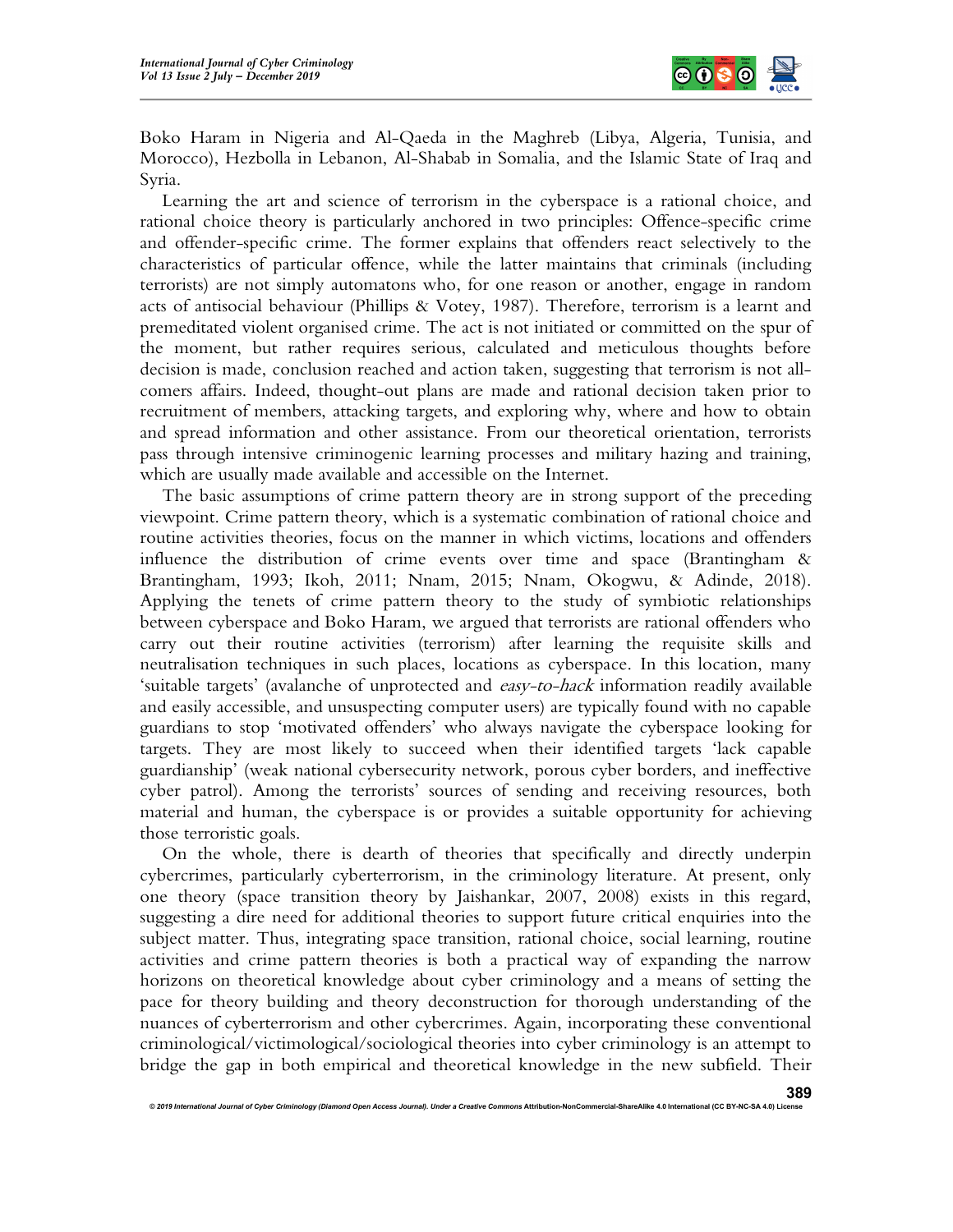relevance, utility and application is both interdisciplinary and multidisciplinary in nature, and can be adopted to predict and explain the same or related phenomenon in such disciplines as Sociology, Mass Communication, Political Science, Psychology, Library and Information Science, Computer Science, Law, Criminal Justice Administration, and indeed, Criminology and Security Studies where Cyber Criminology is domesticated.

# Conclusion and Policy Implications

The nexus between cyberspace and terrorism in Nigeria has been critically examined and explored, with both theoretical and empirical evidence showing a significant relationship between the two variables. Indeed, the subarea of cyber criminology generally, and cybercrime in particular, is critically under researched in Nigeria. Although the problem has received adequate scholarly attention in the Western world, as evidenced by a large volume of literature on the topic, it has received comparatively far less attention in Nigeria and thereby making the war on terrorism an effort in futility while the terrorists are having a field day in their daily atrocious operations. Ndubueze (2017, p. xiv), a leading advocate of cyber criminology in Nigeria, has this to say:

Since the establishment of cyber criminology in 2007 by an Indian Criminologist, Professor Karuppannan Jaishankar, the new subdiscipline seems to have been suppressed by the mainstream criminology and the various research efforts that relate to it are largely Western. Although Nigerian cyberspace is increasingly vulnerable to deviance, crime and terror, it is noted that not so many advances have been achieved by criminologists in Nigeria in form of understanding the dynamics of these critical developments. There seems to be a shortage of dedicated cyber criminologists and a dearth of cyber criminology textbooks (and other instructional materials) in Nigeria, even if for reference purposes.

The cyberspace has complex characteristics that make detection and apprehension of cyberterrorists very difficult, especially through traditional law enforcement measures. As implicated in the integrated theoretical framework, both materials and human beings in virtual environments are naturally vulnerable (suitable targets with little or no capable guardianship) to deviance, crime and terror. Showing their compatibility and relevance to the study, for instance, all the five theories we integrated emphasised that learning the intricacies of terrorism and their applications is bidirectional. Firstly, the crime of terrorism is either imported or exported from unguarded and threat-prone location, which could be physical or cyber environment, aimed at reducing input and enhancing output. Secondly, and more importantly, learning and acquiring the paraphernalia of terrorism is more common in virtual environments, since the risk of failure and arrest is very insignificant while the chances of success and escape are highly significant in the latter when compared to the former.

The cyberspace-terrorism nexus is a transnational problem that requires multilateral synergy among international criminal justice systems for effective prevention and control. Consequently, understanding 'what goes on' in virtual environments through intelligenceled law enforcement and constant cyber-surveillance is a strong lead to understanding 'what works'. This suggests that a concerted effort is needed to push back the frontiers of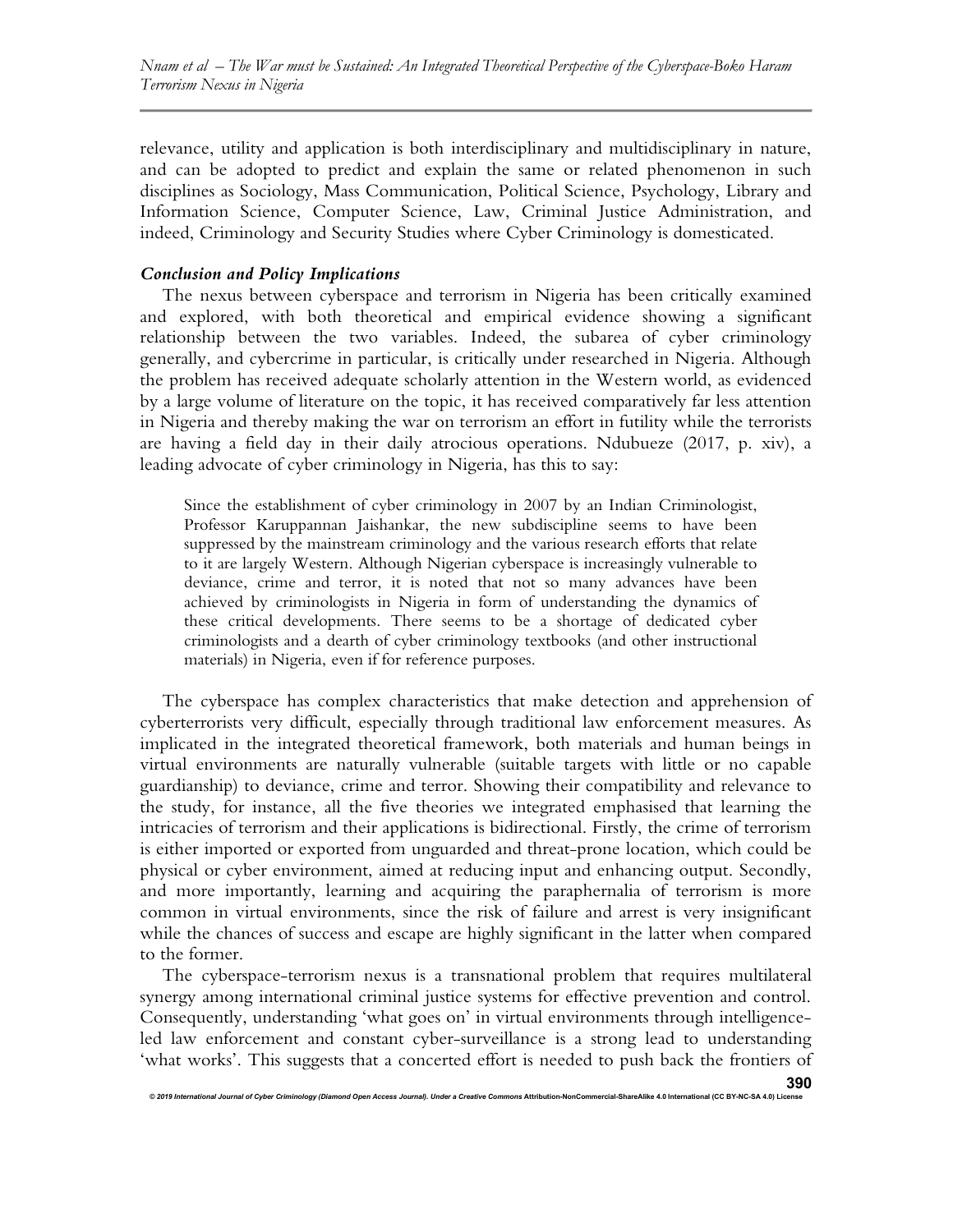

knowledge on the crime for practical solution and consolidate African (cyber) criminology. Indeed, the strength of this article lies in its attempt to provide additional insights into the study of Boko Haram terrorism by revealing the 'how' and 'why' of cyberspace as a teaching, learning and research centre for terrorists. Gaining insight into this operational shift stands to orient a practical crime-prevention-control approach that will provoke radical and pragmatic counterterrorism policy and action.

Further research, particularly data-based studies, is needed on the subject matter to further empirically test claims, constructs and theories about the use of cyberspace by members of the Boko Haram group for the purpose of perfecting in their terroristic operations. Many of the policy documents and academic literature in this area is of Western background. Hence, the current study has implications for policy development and to understand the strategic importance of cyber criminology as a discipline with much potentials to effectively combat terrorism within and outside the virtual environments.

Since both the offence and the offenders involve syndicates, with regional and global networks, local and international cybersecurity partnership becomes imperative for Nigeria at this point in history. Such co-operation holds strong promise for evidence-based harm reduction and safer space through constant cyber patrol, monitoring and law enforcement. Research suggests that law enforcement agencies responsible for investigating terrorism, including cyber terror, must remain vigilant. This includes ensuring adequate funding for staffing, equipment, and training. But, beyond that, local law enforcement officers must encourage citizens to be alert and to report suspicious behaviour (Tafoya, 2011). Proactive, rather than reactive cyber counterintelligence, is also recommended. This also has policy implication for the European Union (EU) online deradicalisation approach. The idea is aimed at preventing access to terrorists in an attempt to disrupt recruitment efforts on the Internet, cyberspace. Adopting this strategy will go a long way in bringing the problem under effective prevention and control.

## References

Abdulkareem, H. (2018, July 30). How Boko Haram is funded  $-$  UN. This Day, p 51.

- Adeniran, A. I. (2008). The internet and emergence of yahoo-boys sub-culture in Nigeria. International Journal of Cyber Criminology, 2(2), 368-381.
- Adeniran, A. (2011). Café culture and heresy of yahooboyism in Nigeria. In K. Jaishankar (Ed.), Cyber criminology: Exploring internet crimes and criminal behaviour (pp. 3-12). Boca Raton, FL, USA: CRC Press.
- Ajayi, A. I. (2012). Boko Haram and terrorism in Nigeria: Exploratory and explanatory note. Global Advanced Research Journal of History, Political Science and International Relations, 1(5), 103-107.
- Akanji, O. O. (2015). Security crisis in Nigeria: Boko Haram insurgency and prospects of peace. Conflict Studies Quarterly Special Issue, 7, 58-73.
- Alemika, E. E. O. (2017). Foreword. In P. N. Ndubueze (Ed.), Cyber criminology and technology-assisted crime control: A reader (pp. ix-x). Zaria: Ahmadu Bello University Press.
- Anaedozie, F. (2016). Has the emergence of female suicide bombers in Nigeria depicted the exploitation of feminine vulnerability? A critical appraisal of Boko Haram's female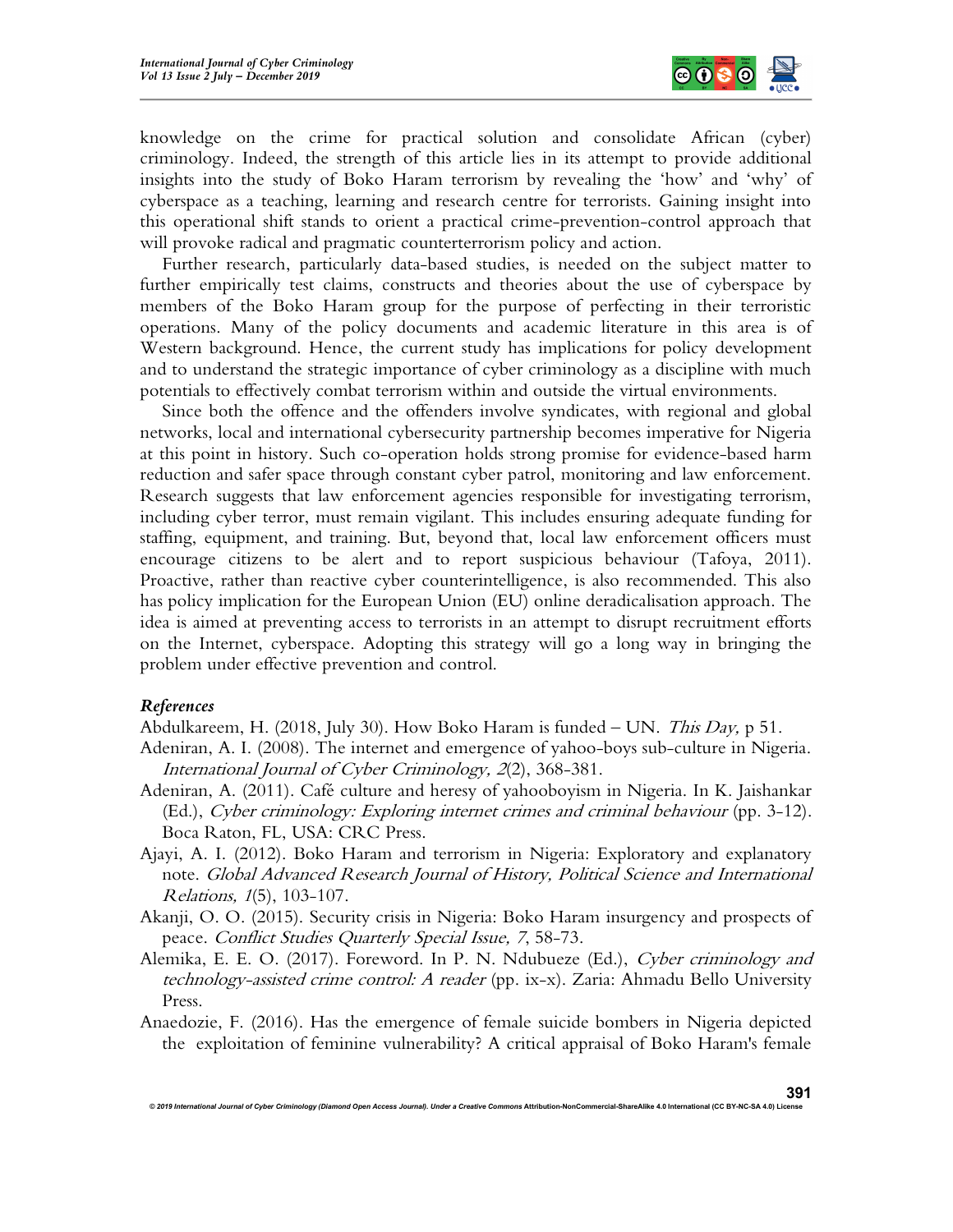suicide bombers in Nigeria. International Journal of Innovative Research & Development, 5(3), 217-227.

- Aransiola, J., & Asindemade, S. (2011). Understanding cybercrime perpetrators and the strategies they employ in Nigeria. Cyberpsychology, Behavior, and Social Networking, <sup>14</sup>(12), 759-63.
- Bamidele, O. (2016). Combating terrorism: Socioeconomic issues, Boko Haram, and insecurity in the north-east region of Nigeria. *Military and Strategic Affairs*,  $8(1)$ , 109-131.
- BBC News. (2012, January 8). Nigeria's Goodluck Jonathan: Officials back Boko Haram. Retrieved from https://www.bbc.com/news/world-africa-16462891.
- Behr, I. V., Reding, A., Edwards, C., & Gribbon, L. (2013). Radicalisation in the digital era: The use of the internet in 15 cases of terrorism and extremism. Santa Monica, CA: RAND Corporation.
- Bloom, M., & Horgan, J. (2015, 17 February). The rise of the child terrorist: The young faces at the frontline. *International Chronicles*, p. 17.
- Braun, M. (2008). *Drug trafficking and Middle Eastern terrorist groups: A growing nexus?* Washington DC: The Washington Institute for Near East Policy.
- Brantingham, P. L., & Brantingham, P. J. (1993). *Environment, routine, and situation:* Towards a pattern theory of crime. New York: Crime Prevention Studies.
- Chika, E. (2018). Army discovers sect's recruitment portal on Facebook, Instagram, others. Pulse News. Retrieved from https://www.pulse.ng/news/local/boko-haramarmy-discovers-sects-recruitment-portal-on-facebook-instagram-others/dffy78j. Accessed 20 February 2019.
- Cohen, L., & Felson, M. (1979). Social change and crime rate trends: A routine activity approach. American Sociological Review, 44, 588-608.
- Gibson, W. (1986). Neuromancer. Bloomfield, MI: Phantasia Press Edition.
- Gudaku, B. T. (2019). Boko Haram: The birth, geography and hypotheses responsible for the sustenance of the conflict in Nigeria. International Journal of History and Philosophical Research, 7(1), 12-24.
- Guitta, O., & Simcox, R. (2014). Terrorism in Nigeria: The threat from Boko Haram and Ansaru. London: The Henry Jackson Society.
- Hill, J. N. C. (2014). Boko Haram, the Chibok abductions and Nigeria's counterterrorism strategy. Combating Terrorism Centre Sentinel, 7(7), 15-17.
- Hinshaw, D. (2014). World news: Boko Haram insurgents kidnapped more girls in Nigeria. The Wall Street Journal, 9(6), 1-16.
- Ibrahim, B., & Muktar, J. I. (2017). Emerging cyber-terrorism threats. In P. N. Ndubueze (Ed.), Cyber criminology and technology-assisted crime control: A reader (pp. 415- 428). Zaria: Ahmadu Bello University Press.
- Ikoh, M. U. (2011). Crime victimisation, safety and policing in Nigeria. In E. E. O. Alemika, & I. C. Chukwuma (Eds.), Criminal victimisation in Nigeria: Pattern and trend (pp. 41-100). Lagos: Malthouse Press.
- Itua, F. (2018 April 18). Insecurity: Senators demand sack of service chiefs. Daily Sun, p. 6.

© 2019 International Journal of Cyber Criminology (Diamond Open Access Journal). Under a Creative Commons Attribution-NonCommercial-ShareAlike 4.0 International (CC BY-NC-SA 4.0) L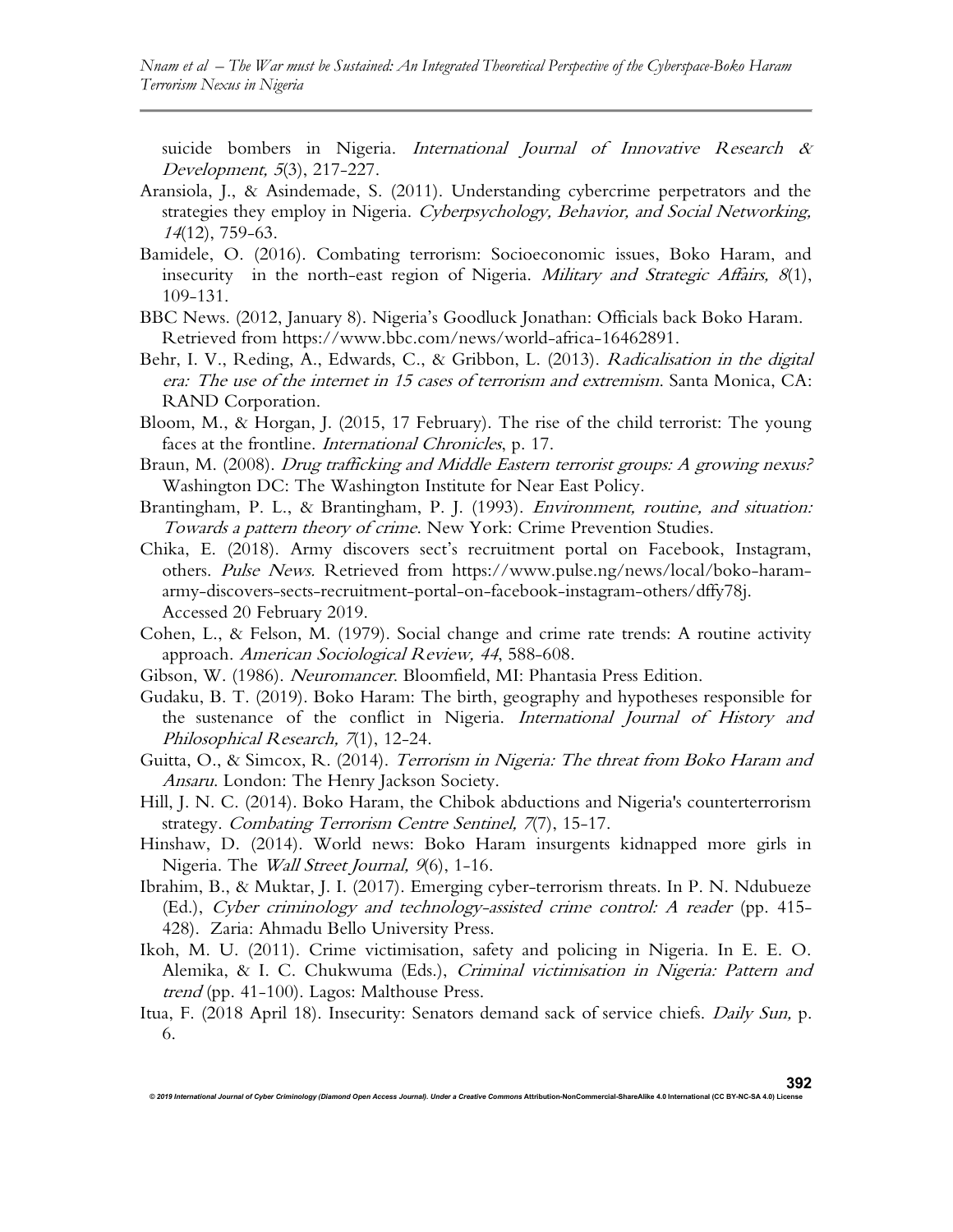

- Iyekekpolo, W. O. (2016). Boko Haram: Understanding the context. Third World Quarterly, 37(12), 2211-2228.
- Jaishankar, K. (2007). Establishing a theory of cybercrimes. International Journal of Cyber Criminology, 1(2), 7-9.
- Jaishankar, K. (2008). Space transition theory of cybercrimes. In F. Schmallager, & M. Pittaro, (Eds.), *Crimes of the Internet* (pp. 283-301). Upper Saddle River, NJ: Prentice Hall.
- Karacasulu, N. (2006). Security and globalisation in the context of international terrorism. Ulusalarasi Hukuk ve Politico Cilt, 2(5), 1-17.
- Kate, C. (2018). Combating the problem of online radicalisation in Africa. World Economic Forum. Retrieved from https://www.weforum.org/agenda/2018/11/combatting-the-problem-of-onlineradicalization-in-africa/.
- Kello, L. (2013). The meaning of the cyber revolution: Perils to theory and statecraft. International Security, 38(2), 7-40.
- Lanier, M., & Henry, S. (2004). *Essential criminology* (2nd ed.). Boulder: Westview Publishers.
- Lewis, L. (n.d.). Assessing the risks of cyber terrorism, cyber war and other cyber threats. Retrieved from http://csis.org/files/media/csis/pubs/021101\_risks\_of\_cyberterror.pdf.
- Longe, O. B., & Chiemeke, S. C. (2008). Cybercrime and criminality in Nigeria What roles are Internet access points playing? *European Journal of Social Sciences*, 6(4), 132-139.
- Look, A. & Kindzeka, M. E. (2014). Are Nigeria's neighbours safe havens for Boko Haram? VOA News. Retrieved from www.voanews.com/content/are-nigeriasneighbours-safe-havens-for-boko-haram/1878522.html.
- Manu, Y. A. (2017). Globalisation, cyber-terrorism and Nigeria's national security. In P. N. Ndubueze (Ed.), *Cyber criminology and technology-assisted crime control: A* reader (pp. 395-411). Zaria: Ahmadu Bello University Press.
- Meligard, E. (2015). *What is Boko Haram*? Retrieved from http://geopolitics/commentaries/backgrounder/what-bo.
- Mohd, B. Y. (2017). Terrorism in Nigeria: History of Boko Haram attacks in Northeastern Nigeria and their collaboration with the world terrorist called "ISIL". Retrieved from https://www.globalethicsnetwork.org/profiles/blogs/terrorism-innigeria-history-of-boko-haram-attacks-in.
- National Crime Prevention Council. (2011). Cybercrimes. Retrieved from www.ncpc.otg.
- Ndubueze, P. N., Igbo, E. U. M., & Okoye, U. O. (2013). Cybercrime victimisation among Internet active Nigerians: An analysis of socio-demographic correlates. International Journal of Criminal Justice Sciences, 8(2), 225-234.
- Ndubueze, P. N. (2017). Preface. In P. N. Ndubueze (Ed.), Cyber criminology and technology-assisted crime control: A reader (pp. xiv-xv). Zaria: Ahmadu Bello University Press.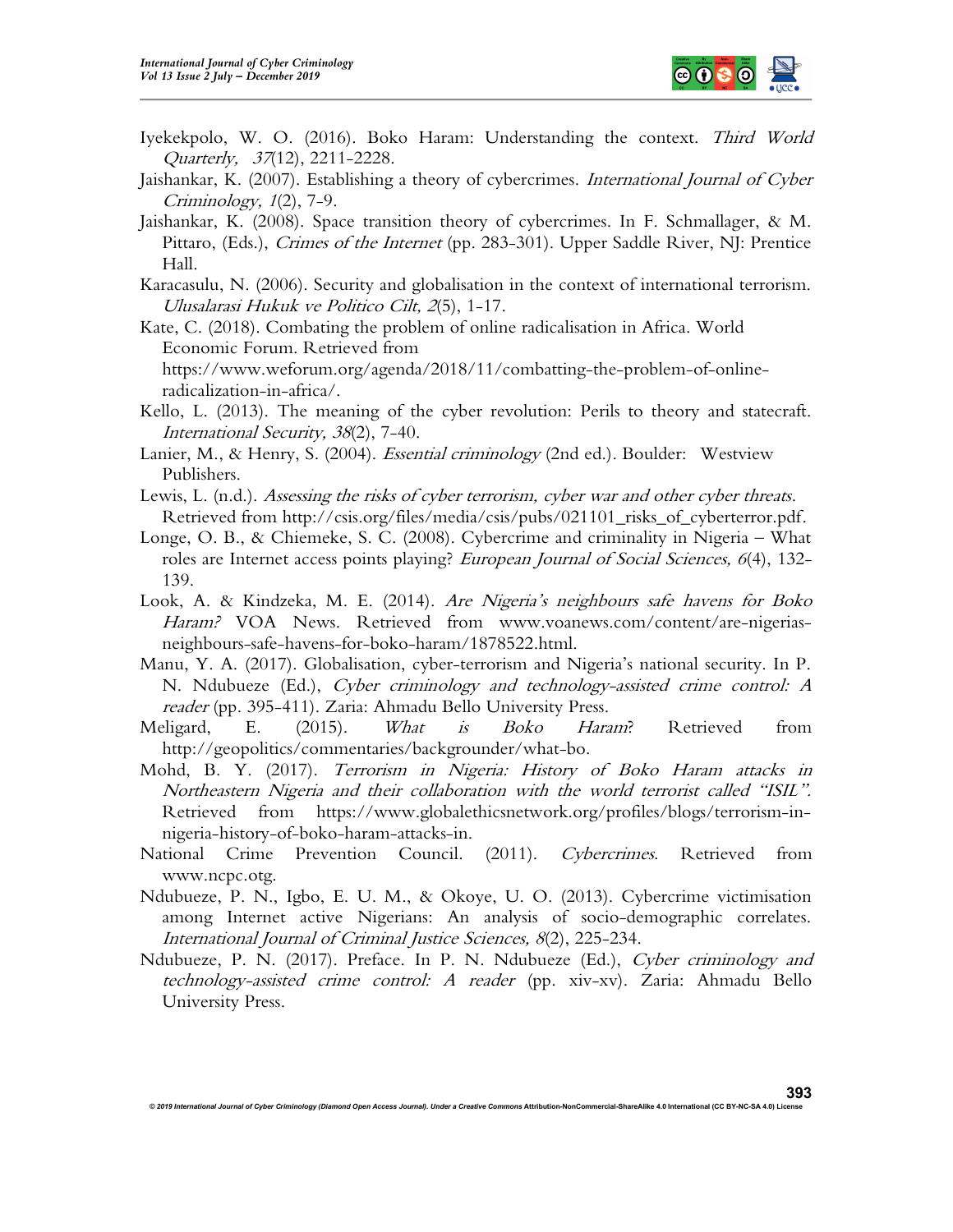- Nnam, M. U. (2015). The sociological analysis of kidnapping in Abia and Ebonyi states of Nigeria (MSc Dissertation). Department of Psychology and Sociological Studies, Ebonyi State University, Abakaliki, Nigeria.
- Nnam, M. U., Okogwu, F. I., & Adinde, K. U. (2018). Towards crime prevention and control in the library system: Old and new perspectives. International Journal of Criminal Justice Sciences, 13(1), 137-145.
- Nnam, M. U., Arua, M. C., & Otu, M. S. (2018). The use of women and children in suicide bombing by the Boko Haram terrorist group in Nigeria. Aggression and Violent Behaviour, 42, 35-42.
- Nnam, M. U., Ugwuoke, C. O., Njemanze, V. C., & Akwara, F. A. (2020). Boko Haram terrorism and human security in Nigeria: Matters Arising. Journal of Aggression, Maltreatment and Trauma, 28(10), 1-23. DOI: 10.1080/10926771.2019.1710637.
- Olojo, A. (2013). Nigeria's trouble north: Interrogating the drivers of public support for Boko Haram. ICCT Research Paper, October 2013, 6.
- Ogbonna, C. C., & Jiménez, J. A. R. (2017). The inordinate activities of Boko Haram: A critical review of facts and challenges. Universidade De Santiago De Compostela,  $16(2)$ , 9-24.
- Ordu, G. E. O. (2017). Trends and patterns of Boko Haram terrorist and militants' aggression in Nigeria. Aggression and Violent Behaviour, 37, 35-41.
- Pearson, E. (2014). Boko Haram and Nigeria's female bombers. Nigerian Security, 35(5), 19-21.
- Philips, L., & Votey, H. (1987). The influence of police intervention and alternative income sources on the dynamic process of choosing crime as a career. Journal of Quantitative Criminology, 3, 25-274.
- Quarshie, H. O., & Martin-Odoom, A. (2012). Fighting cybercrime in Africa. Computer Science and Engineering, 2(6), 98-100.
- Rana, R., & Moditsi, K. (2017). The linkage between illicit drug trafficking and terrorist groups. Retrieved from http://www.ib-2017-first-drugs-and-terrorism.pdf.
- Rand Corporation. (2019). Social media in Africa presents double-edged sword for security and development. Santa Monica, California: The Author.
- Shola, (2015). Globalisation of terrorism: A case of Boko Haram in Nigeria. International Journal of Politics and Good Governance, <sup>6</sup>(1), 1-22.
- Siegel, L. J. (2008). Criminology (3rd ed.). Belmont, California: Thomas Higher Education.
- Stibli, E. (2010). Terrorism in the context of globalisation. *AARMS*, 9(1), 1-7.
- Tade O., & Aliyu, I. (2011). Social organisation of internet fraud among university undergraduates in Nigeria. International Journal of Cyber Criminology, 5(2), 860-875.
- Tafoya, W. L. (2011). Cyber terror. FBI Law Enforcement Bulletin (FBI.gov), November. Retrieved from https://leb.fbi.gov/articles/featured-articles/cyber-terror.
- The Guardian. (2015, 22 February). Girl as young as seven kills herself and five others in Nigeria suicide bombing. Retrieved from http://www.Theguardian.
- United Nations Office on Drugs and Crime. (2012). The use of the internet for terrorist purposes. Vienna: The Author.

© 2019 International Journal of Cyber Criminology (Diamond Open Access Journal). Under a Creative Commons Attribution-NonCommercial-ShareAlike 4.0 International (CC BY-NC-SA 4.0) L